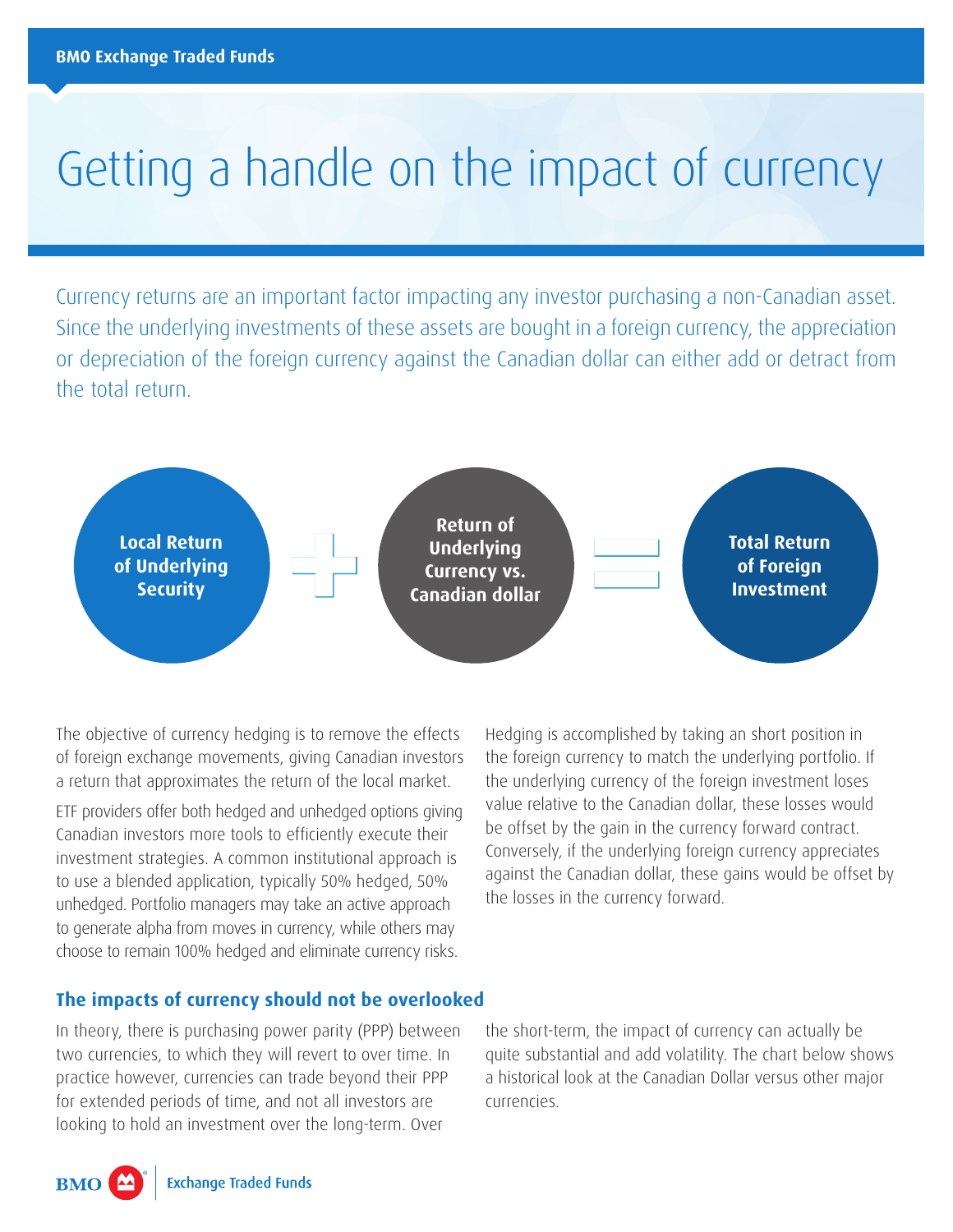

Source: Bloomberg. Monthly value of CAD vs USD, EUR, GBP. As of Mar 31, 2022.

|                                   | The return of the Canadian dollar vs. other major currencies |             |                      |              |
|-----------------------------------|--------------------------------------------------------------|-------------|----------------------|--------------|
| Year                              | <b>U.S. Dollar</b>                                           | <b>Euro</b> | <b>British Pound</b> | Japanese Yen |
| 2008                              | $-18.12\%$                                                   | $-14.51%$   | 11.34%               | $-33.55%$    |
| 2009                              | 15.90%                                                       | 13.00%      | 4.54%                | 18.76%       |
| 2010                              | 5.41%                                                        | 12.89%      | 9.28%                | $-7.96%$     |
| 2011                              | $-2.31%$                                                     | 0.85%       | $-1.89%$             | $-7.35\%$    |
| 2012                              | 2.96%                                                        | 1.18%       | $-1.48%$             | 16.06%       |
| 2013                              | $-6.60%$                                                     | $-10.35\%$  | $-8.37%$             | 13.39%       |
| 2014                              | $-8.59%$                                                     | 3.84%       | $-2.83%$             | 3.96%        |
| 2015                              | $-16.01%$                                                    | $-6.43%$    | $-11.22\%$           | $-15.71%$    |
| 2016                              | 2.96%                                                        | 6.25%       | 22.92%               | 0.17%        |
| 2017                              | 6.91%                                                        | $-6.28%$    | $-2.34%$             | 3.04%        |
| 2018                              | $-7.83%$                                                     | $-3.50%$    | $-2.40%$             | $-10.31%$    |
| 2019                              | 4.99%                                                        | 7.37%       | 1.06%                | 4.00%        |
| 2020                              | 2.01%                                                        | $-6.36%$    | $-1.03%$             | $-2.99\%$    |
| 2021                              | 0.75%                                                        | 8.17%       | 1.71%                | 12.26%       |
| 20 Year Average Return            | 1.28%                                                        | 0.31%       | 1.68%                | 1.66%        |
| <b>20 Year Standard Deviation</b> | 9.17%                                                        | 8.73%       | 8.96%                | 11.97%       |

Source: BMO Asset Management Inc., Bloomberg.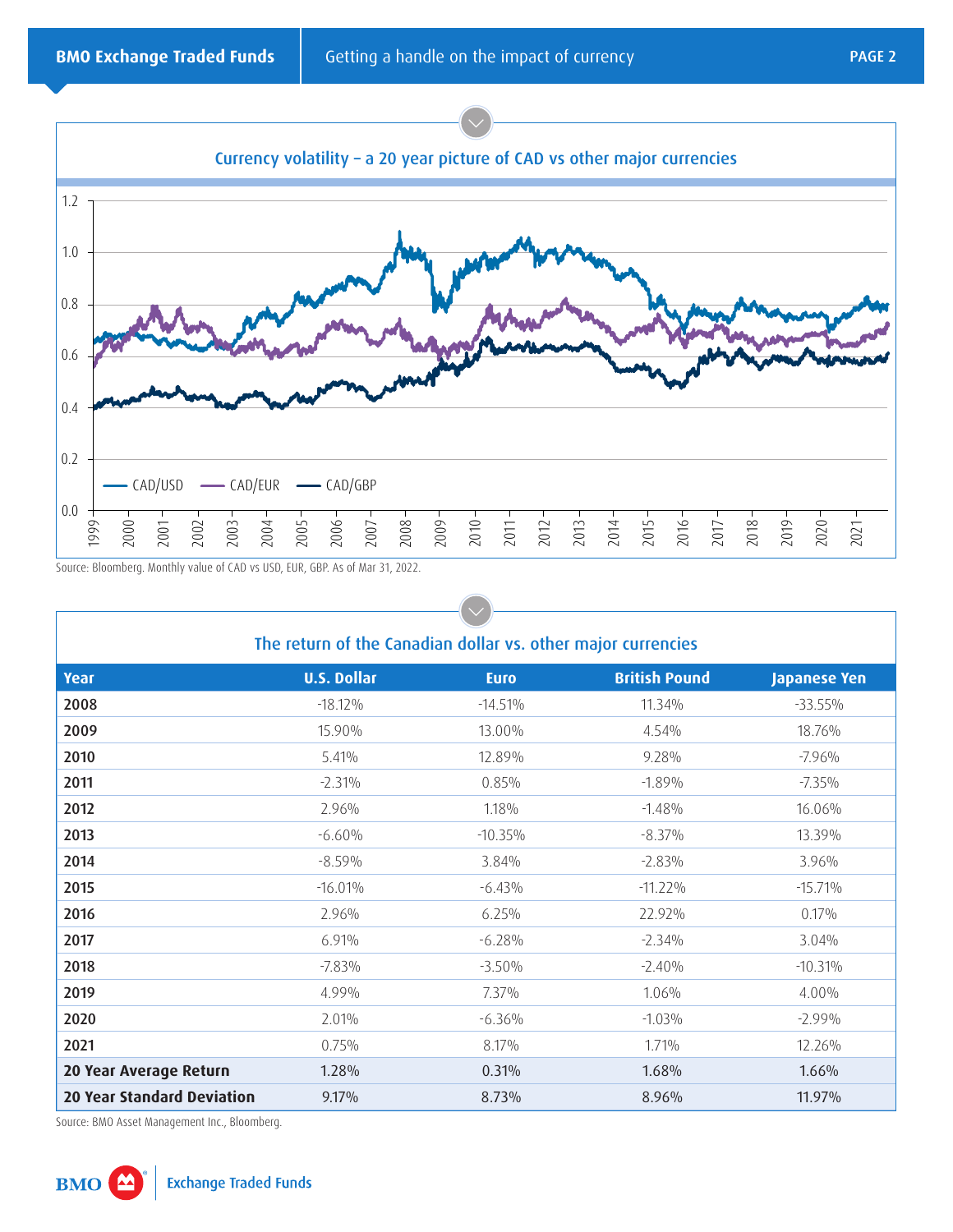## A closer look at the impact of currency on Canadian returns

| Year                              | (Currency<br><b>Hedged)</b> | S&P 500 Index S&P 500 Index<br><b>Total (Currency</b><br><b>Unhedged)</b> |
|-----------------------------------|-----------------------------|---------------------------------------------------------------------------|
| 2005                              | 4.06%                       | 2.29%                                                                     |
| 2006                              | 14.64%                      | 15.35%                                                                    |
| 2007                              | 3.79%                       | $-10.53\%$                                                                |
| 2008                              | $-39.02\%$                  | $-21.20%$                                                                 |
| 2009                              | 24.08%                      | 7.39%                                                                     |
| 2010                              | 13.55%                      | 9.06%                                                                     |
| 2011                              | 1.71%                       | 4.64%                                                                     |
| 2012                              | 16.26%                      | 13.43%                                                                    |
| 2013                              | 33.33%                      | 41.27%                                                                    |
| 2014                              | 14.32%                      | 23.93%                                                                    |
| 2015                              | 0.91%                       | 21.59%                                                                    |
| 2016                              | $11.40\%$                   | 8.09%                                                                     |
| 2017                              | 21.16%                      | 13.83%                                                                    |
| 2018                              | $-5.70%$                    | 4.23%                                                                     |
| 2019                              | 29.87%                      | 24 84%                                                                    |
| 2020                              | 15.79%                      | 16.32%                                                                    |
| 2021                              | 34.81%                      | 16.32%                                                                    |
| 15 Year Average Return            | 11.47%                      | 11.87%                                                                    |
| <b>15 Year Standard Deviation</b> | 16.44%                      | 21.01%                                                                    |

Source: BMO Asset Management Inc., Bloomberg.

### **Currency risk: to hedge or not hedge**

The decision can be based on a number of different factors that are specific to the investor.

#### 1. Investor outlook on the currency

As an example, an investor believes the U.S. dollar may appreciate against the Canadian dollar. If this individual is looking to invest in U.S. equities, an unhedged U.S. equity ETF may be more suitable. If the investor's assumption is correct, he will receive both the returns on the underlying securities and the gains on the currency. On the other hand, if an investor believes the foreign currency will depreciate against the Canadian dollar, a hedged U.S. equity ETF may be the better solution. Given his assumption is

correct, the investor will get the returns from the underlying securities, however, the loss of the U.S. dollar relative to the Canadian dollar will be mitigated.

#### 2. Time horizon of the investor

Over shorter periods, it is more likely that currencies can deviate from their equilibrium values as measured by PPP. Given the higher unpredictability over shorter time horizons, hedging currency risk may be a consideration for these investors.

#### 3. Correlation of investments and currency

An understanding of the correlation between investments and its currency may also impact the decision. Some currencies, such as the U.S. dollar, tend to be negatively correlated with equity markets. Consequently, the currency can provide an additional source of diversification for investors. An unhedged position can potentially reduce the volatility of the investors portfolio.

On the other hand, an investor may wish to currency hedge their Euro exposure given the currency has tended to move in the same direction as equity markets. For currencies that tend to be positively correlated to equities, the currency can add additional volatility to the portfolio.

# Correlation of asset classes and currency

| <b>Asset Class</b>                                                                                                                               | <b>U.S.</b><br><b>Dollar</b> | <b>U.S.</b><br><b>Equity</b> | <b>U.S. Fixed</b><br><b>Income</b> |
|--------------------------------------------------------------------------------------------------------------------------------------------------|------------------------------|------------------------------|------------------------------------|
| U.S. Dollar                                                                                                                                      | 1.000                        | $-0.096$                     | 0.572                              |
| U.S. Equity                                                                                                                                      | $-0.096$                     | 1.000                        | 0.075                              |
| <b>U.S. Fixed Income</b>                                                                                                                         | 0.572                        | 0.075                        | 1.000                              |
| U.S. Equity proxy: S&P 500 Index<br>U.S. Fixed Income proxy: Bloomberg U.S. Aggregate Bond Index 10 year correlation,<br>as of March 31st, 2022. |                              |                              |                                    |

Source: BMO Asset Management Inc., Bloomberg, March 31st 2022.

#### 4. Cost of the underlying hedge

Currencies forwards that are very liquid, such as the U.S. dollar, are less expensive to hedge. On the other hand, for underlying currencies that are less liquid, such as those for emerging markets, hedging foreign exchange exposure becomes more costly and less efficient.